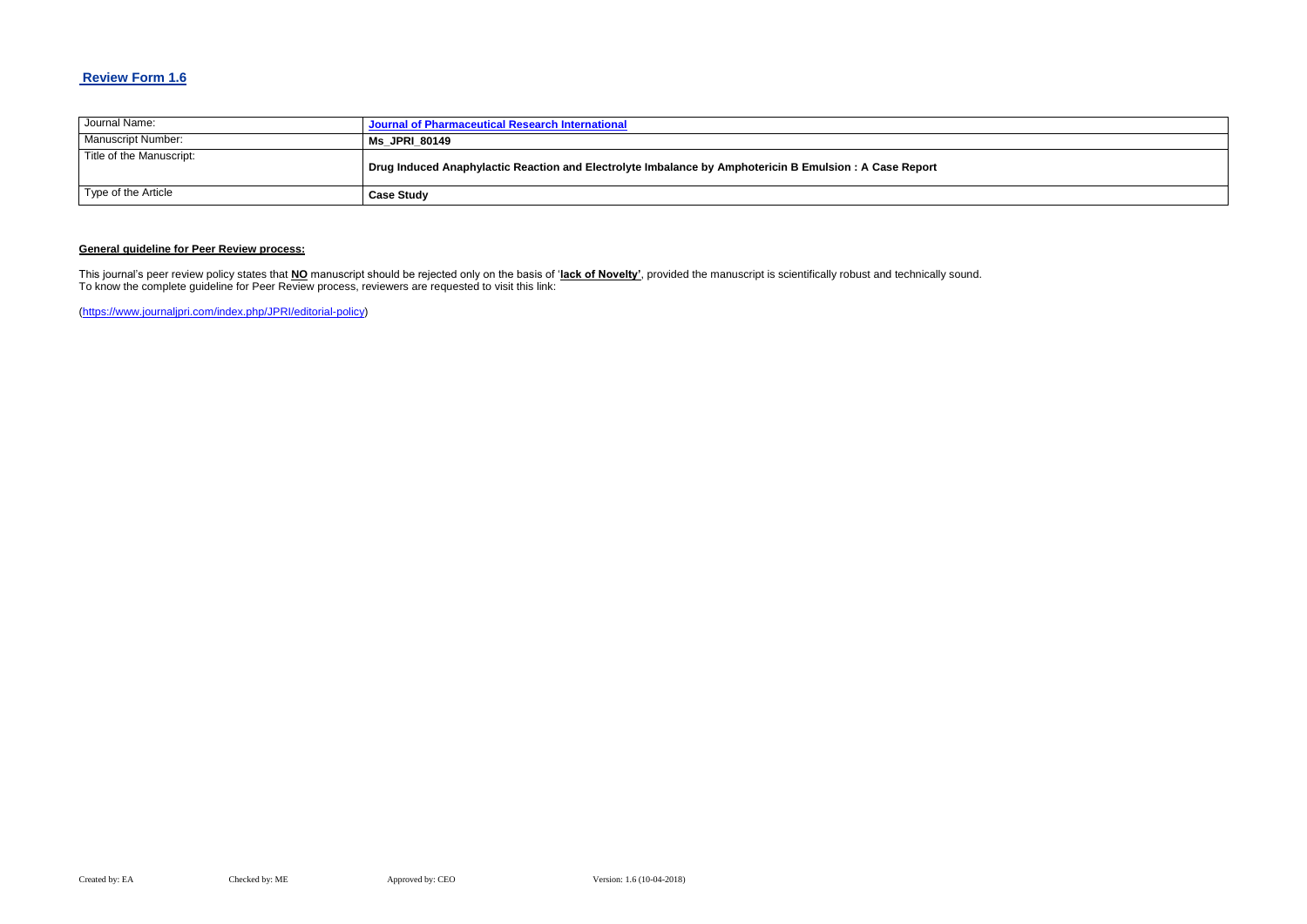## **Review Form 1.6**

### **PART 1: Review Comments**

#### **Reviewer's comment Author's comment** *(if agreed with reviewer, correct the manuscript and highlight that part in the manuscript. It is mandatory that authors should write*

|                                     | <b>Reviewer's comment</b>                                                                                                                                                                                                                                                                                                                                                                                                                                                      | Author's comment (if agre<br>highlight that part in the mai<br>his/her feedback here) |
|-------------------------------------|--------------------------------------------------------------------------------------------------------------------------------------------------------------------------------------------------------------------------------------------------------------------------------------------------------------------------------------------------------------------------------------------------------------------------------------------------------------------------------|---------------------------------------------------------------------------------------|
| <b>Compulsory REVISION comments</b> |                                                                                                                                                                                                                                                                                                                                                                                                                                                                                |                                                                                       |
|                                     | 1. In Abstract author has mentioned various side-effects of drug Amphotericin B, but<br>has not included the its most common and toxic effect i.e nephrotoxicity                                                                                                                                                                                                                                                                                                               |                                                                                       |
|                                     | 2. Amphotericin B emulsion was administered by infusion as mentioned in abstract,<br>the name of emulsion should be mentioned (marketed name) as only liposomal or<br>Iyophilized powder of Amphotericin is mostly used                                                                                                                                                                                                                                                        |                                                                                       |
|                                     | The ethical approval number should be provided.<br>З.                                                                                                                                                                                                                                                                                                                                                                                                                          |                                                                                       |
|                                     | The word conclusions should be corrected as conclusion                                                                                                                                                                                                                                                                                                                                                                                                                         |                                                                                       |
|                                     | The reference no. 14 is numbered before 12, references should be numbered<br>again in sequence                                                                                                                                                                                                                                                                                                                                                                                 |                                                                                       |
|                                     | 6. All the grammatical errors should be corrected. Introduction 2 <sup>nd</sup> para "Currently,<br>three lipid Liposomal are commercially available<br>formulations" shoud be written as " Currently, three lipid based formulations of<br>Amphotericin B namely Liposomal (AmBisome, NeXstar<br>Pharmaceuticals/Fujisawa, San Dimas, CA), colloidal dispersion (ABCD, Amphocil,<br>Sequus Pharmaceuticals, Menlo Park, CA), and lipid complex are available<br>commercially" |                                                                                       |
|                                     | 7. The name of drug used to be uniform throughout the content. It should be<br>"Amphotericin B"                                                                                                                                                                                                                                                                                                                                                                                |                                                                                       |
|                                     | Discussion should be presented more clearly as this can be helpful for patients<br>8.<br>suffering from such conditions                                                                                                                                                                                                                                                                                                                                                        |                                                                                       |
|                                     | Under case presentation the word "debridement" should be changed<br>9.                                                                                                                                                                                                                                                                                                                                                                                                         |                                                                                       |
|                                     | 10. Under case presentation, author has mentioned "administered 200mg of<br>amphotericin b in 250ml of 5% dextrose and infused for 3-4 hours (60mg/hr)".<br>Pure dure cannot be used, then which 200mg powder was used                                                                                                                                                                                                                                                         |                                                                                       |
|                                     | 11. In title emulsion word should not be used as it cannot be emulsion because no<br>emulsion based intravenous formulation of Amphotericin B is available<br>commercially                                                                                                                                                                                                                                                                                                     |                                                                                       |
| <b>Minor REVISION comments</b>      |                                                                                                                                                                                                                                                                                                                                                                                                                                                                                |                                                                                       |
|                                     |                                                                                                                                                                                                                                                                                                                                                                                                                                                                                |                                                                                       |
|                                     |                                                                                                                                                                                                                                                                                                                                                                                                                                                                                |                                                                                       |
| <b>Optional/General comments</b>    |                                                                                                                                                                                                                                                                                                                                                                                                                                                                                |                                                                                       |
|                                     |                                                                                                                                                                                                                                                                                                                                                                                                                                                                                |                                                                                       |
|                                     |                                                                                                                                                                                                                                                                                                                                                                                                                                                                                |                                                                                       |
|                                     |                                                                                                                                                                                                                                                                                                                                                                                                                                                                                |                                                                                       |